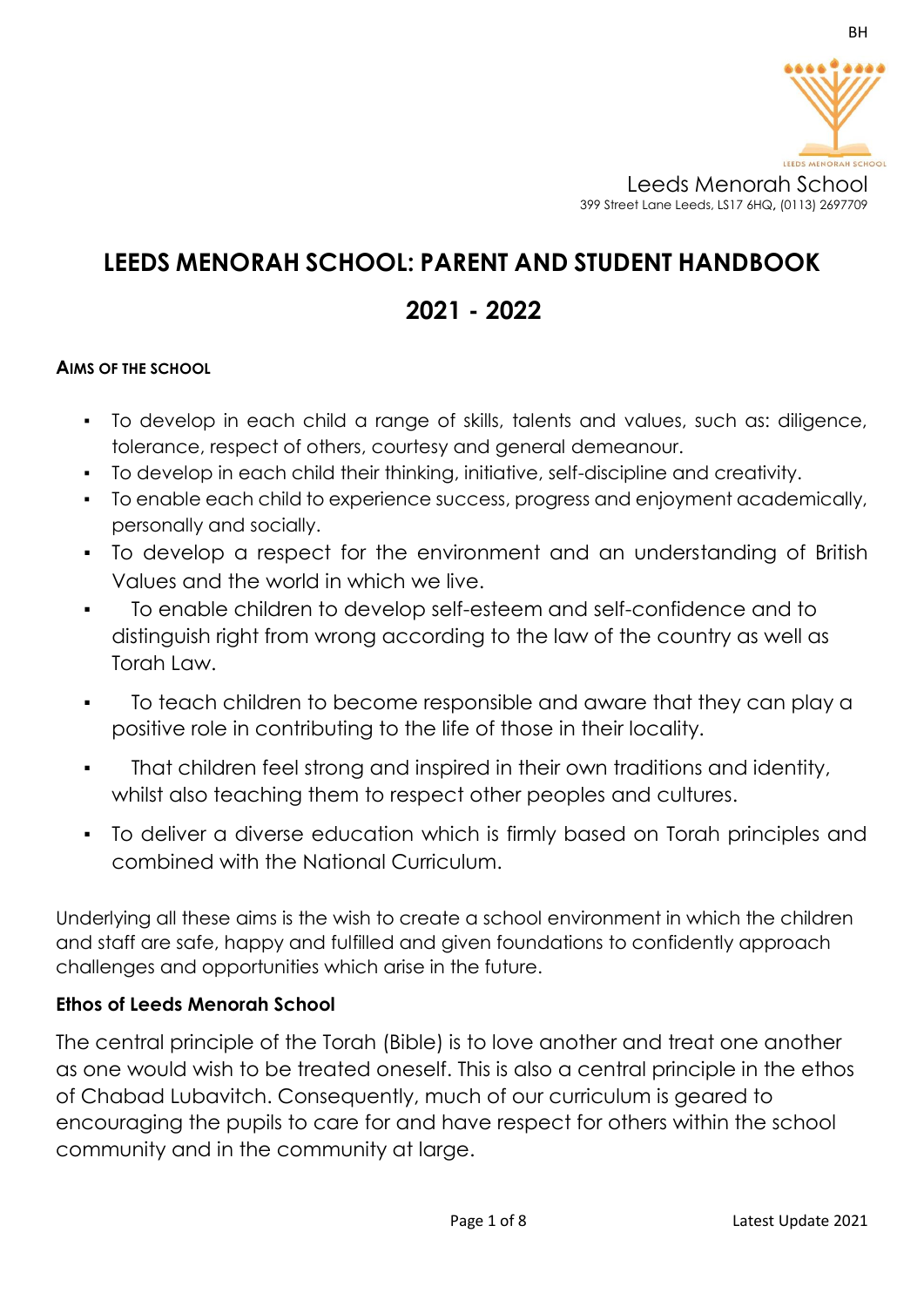Leeds Menorah School 399 Street Lane Leeds, LS17 6HQ**,** (0113) 2697709

The atmosphere in the school is one of harmony and respect, which is reinforced in weekly assemblies, "boy/girl of the month" and "team of the month."

# **CONTACT INFORMATION**

*Address:* 399 Street Lane LS17 6HQ (on the grounds of Beth Hamidrash Hagadol Synagogue, behind the synagogue building) *Office Phone:* 0113 269 7709 *School Website:* www.LeedsMenorahSchool.org

## *Office Hours***:**

| Mondays-Fridays (BST):                             | $9:00$ AM $- 2:00$ PM                  |
|----------------------------------------------------|----------------------------------------|
| Fridays (GMT):                                     | $[9:00$ AM $- 1:00$ PM (fill 2:00 BST) |
| Sundays, Bank Holidays and school holidays: Closed |                                        |

# *Contacts***:**

Proprietor: Mrs Ethel Refson

Head of Chol, Designated Safeguarding Lead (DSL), Acting Headteacher: Mr Chaim Bell Office Administrator and Deputy DSL : Catherine Taylor

## **Governors**:

Mr Chaim Bell: Curriculum and Staff Governor Rabbi Reuven Cohen: Finance Rabbi Eli Pink: Chairman of Governors, GDPR and Recruitment Rabbi Aaron Stroh: Parent Governor - Health and Safety and Buildings Dr Michel Zar: Safeguarding and Special Educational Needs

- To contact the school by phone please ring us on 0113 269 7709. Feel free to leave a voicemail if there is no answer. We aim to return calls within one working day.
- To contact the school via email please send messages to *office@leedsmenorahschool.org* We aim to reply to emails in one working day.
- If you must contact school outside of school hours (see section titled *School Schedule*) regarding an urgent matter you may contact Mr Bell directly *Mobile:* 07890 110 539

Please note that policy documents are available via e-mail from the school office upon request.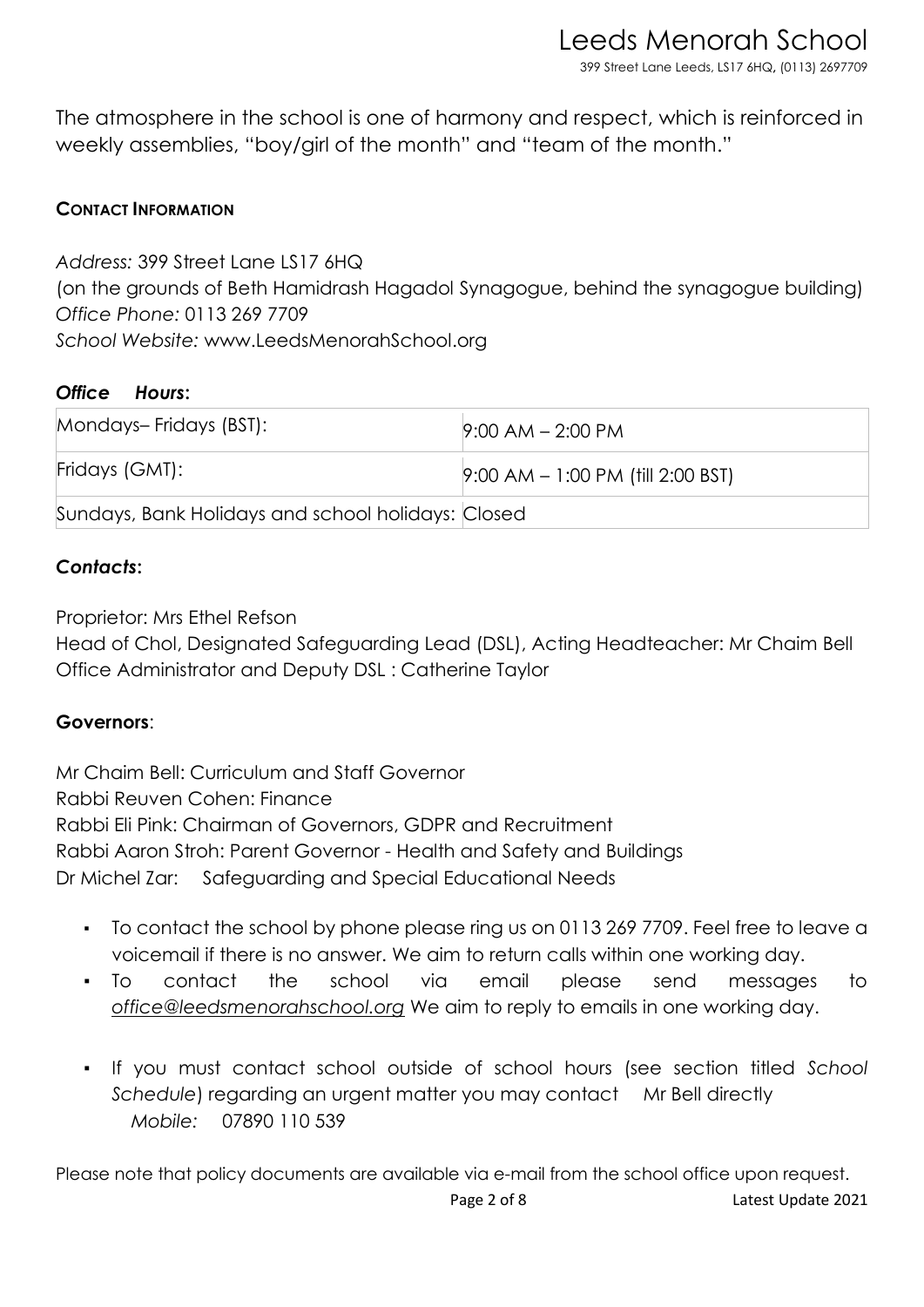# **SCHOOL SCHEDULE**

# **Daily timings (Reception – Year 6)**

*Monday-Thursday Schedule* 

| 9:00            | Assembly                              |
|-----------------|---------------------------------------|
| 9:10            | Class begins                          |
| 10:45           | Morning break (15 minutes)            |
| $12:00 - 13:00$ | Lunch (1 hour)                        |
| $14:10 - 14:25$ | Afternoon break Y2 & Y6 (15 minutes)  |
| 14:30 - 14:45   | Afternoon break Rec & Y1 (15 minutes) |
| 15:30           | Home time                             |

# *Long Friday Schedule (During BST)*

| 9:00            | Class begins                          |
|-----------------|---------------------------------------|
| $10:45 - 11:00$ | Morning break (15 minutes)            |
| $12:00 - 13:00$ | Lunch (1 hour)                        |
| $14:00 - 14:15$ | Afternoon break Rec & Y1 (15 minutes) |
| 15:00           | Home time                             |

# *Short Friday Schedule (During GMT)*

| 9:00  | Class begins               |
|-------|----------------------------|
| 11:15 | Morning break (15 minutes) |
| 11:30 | Afternoon session          |
| 13:00 | Home time                  |

Please note that some Fridays are 'long' while other Fridays are 'short'. Please refer to the **School Holiday List for details.** 

Children will only be allowed to go home with a parent or an adult who has pre - arranged to collect from school.

# **ABSENCES**

# *Unplanned Absences:*

If an issue arises unexpectedly that requires your child's absence, please inform us immediately by doing one of the following: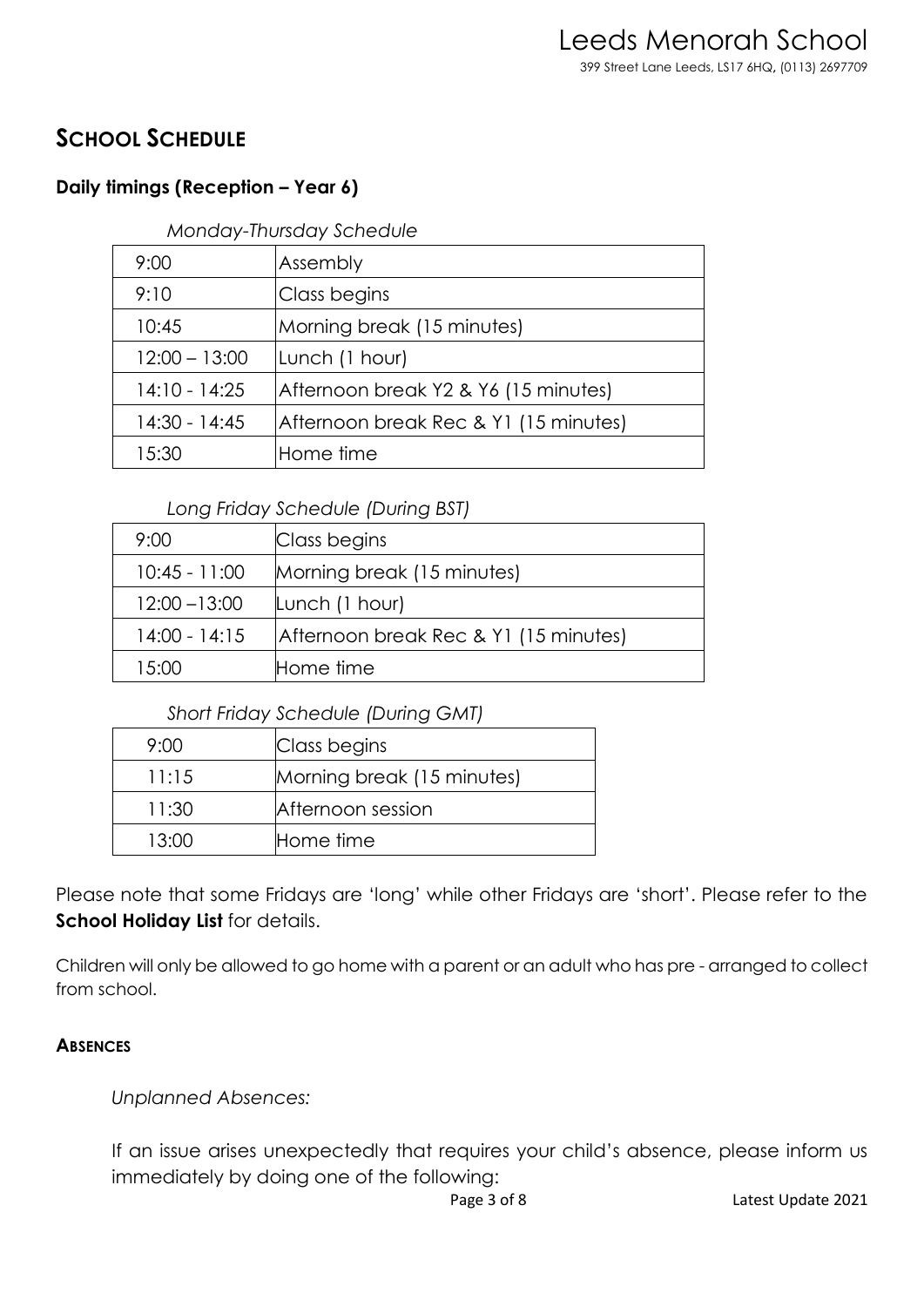- 1) Sending a message explaining the situation and estimated length of absence time required to *office@leedsmenorahschool.org*.
- 2) Ringing the school office. Speak to the office administrator explaining the situation and estimated length of absence time required. If there is no answer please leave a clear voice message including your child's name, reason for absence, and estimated length of absence.

# *Planned Absences:*

We'd like to highlight that OFSTED inspectors are very particular about absences and therefore we suggest that parents carefully consider taking children out of class. Missed classes will affect a child's progress. When it is necessary for a child to miss class it is the parent's responsibility to ensure that any missed lessons are completed. Please do not book tickets or make any other arrangements without first asking permission from Mr Bell. If you do get approval for the requested dates, please then email *office@leedsmenorahschool.org*. to inform the office of your child's absence.

# *Medical appointments:*

Please make every effort to make appointments outside of school time such as during school holidays/half term etc. In the event of an emergency or specialist appointment please send a message explaining the situation and estimated length of absence time required to *office@leedsmenorahschool.org*.

## **ATTENDANCE AND PUNCTUALITY**

At Leeds Menorah School we believe that good attendance and punctuality are essential for our pupils to fulfil their potential. All students should be ready for morning assembly by 9:00 AM.

#### **BEHAVIOUR**

## *Positive reinforcement:*

The promotion of respect, good *middos* and behaviour, both on and off-site, is a central part of the school's ethos. We therefore focus on positive measures which can be used to encourage and reinforce good behaviour within the school. There are a range of rewards given to students. These include:

- Outings
- Prizes
- Merits (team of the month)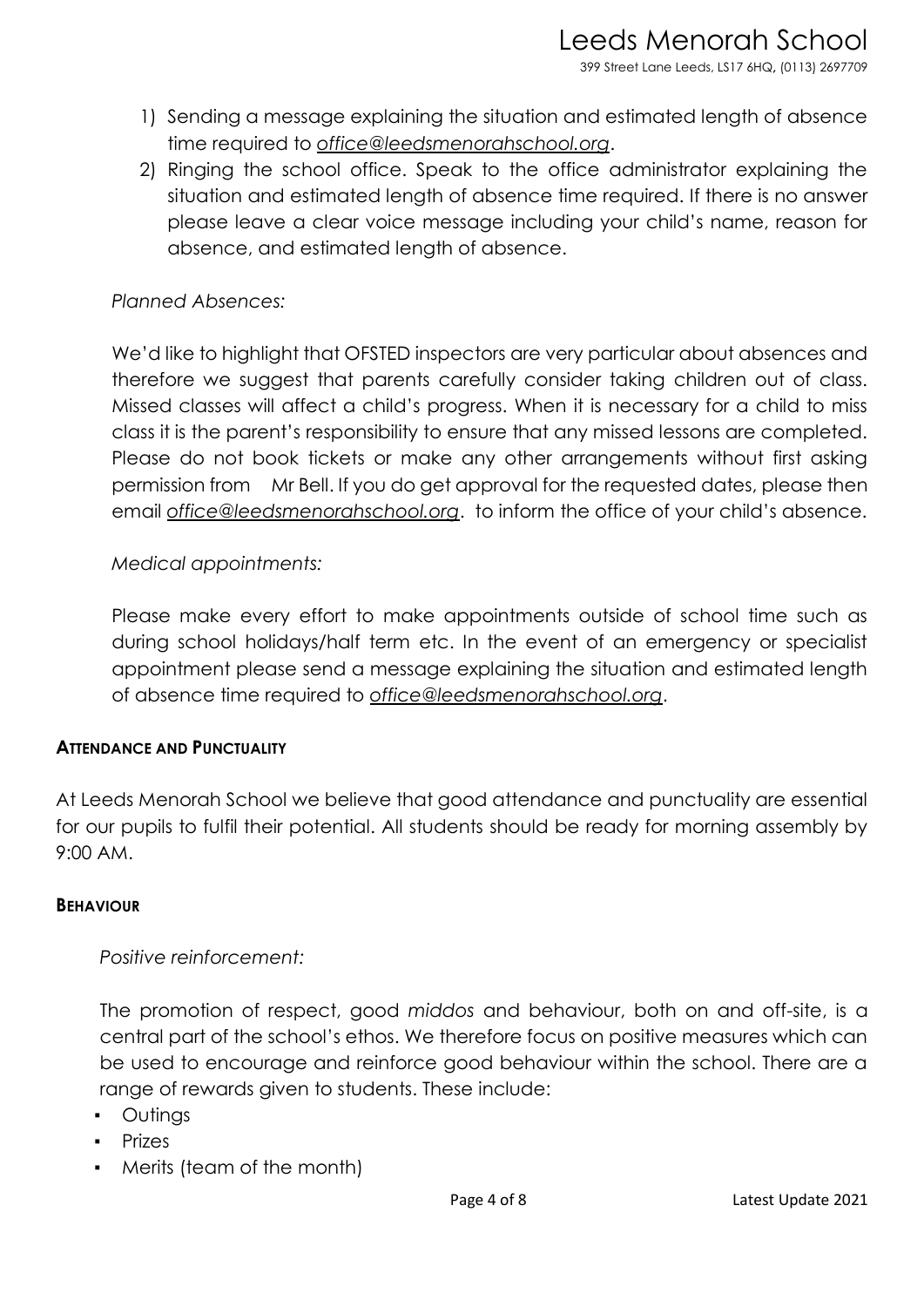# *Sanctions:*

Our school emphasises the positive. On rare occasions where sanctions might be called for they are dealt with on a case-by-case basis, often with feedback to parents.

For details about behaviour and sanctions policies please request the *Positive Behaviour and Discipline Policy* by emailing the office.

## **HOMEWORK**

Students in Reception and Year 1 generally receive daily homework which is sent home in their A4 display book or a folder. Homework sheets must be signed by a parent or carer for the following school day or as instructed by the teacher.

Students in Years 2-6 are issued homework diaries and must use them to record homework set. Diaries will be checked by the respective subject's teacher. We expect all homework to be given in on time.

### **LUNCH AND SNACKS**

- Packed lunches, snacks and drinks must be sent daily with each student. We encourage healthy food choices among the students including fruits and vegetables with lunch and for snack.
- Please send dairy or *parve* foods if possible. If it is necessary to send a meaty lunch, please let us know so we can make the appropriate table arrangements.
- Please ensure all foods brought into the school are approved by a reliable *beth din*. If parents are unsure about the *hechsher* please check with the school.
- Dairy foods brought to distribute to the class/school should be *cholov yisroel*.
- Please send a drink or re-fillable water bottle to school every day.
- Children are not allowed to swap their food with one another.
- No chewing gum or sticky sweets should be brought to school.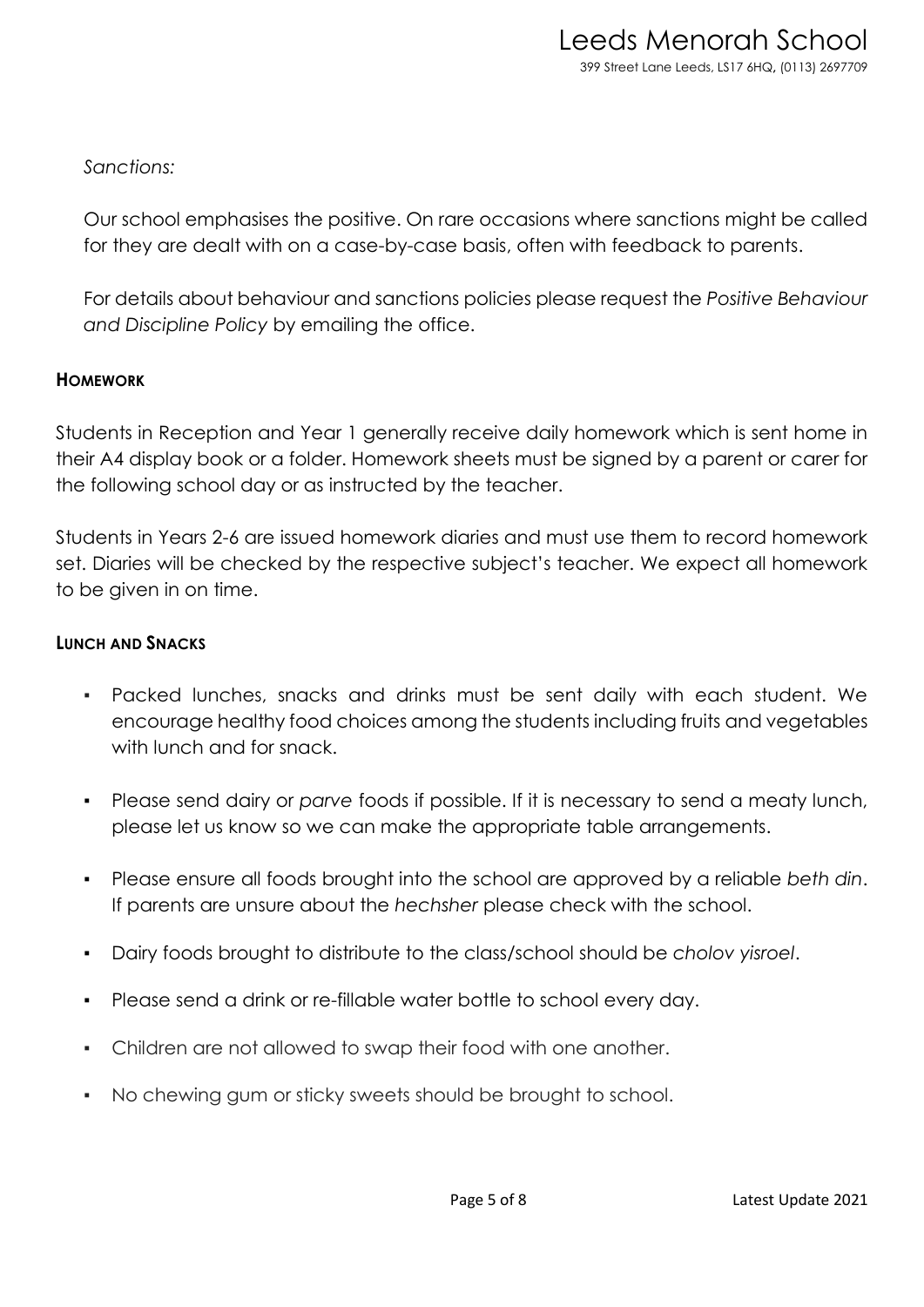### **MEDICATION/INJURIES**

Unless specific arrangements are made with the school by the parent/carer, we are not allowed to administer any medication to students and students are not permitted to bring any medicines to school. We do give plasters for small cuts if necessary. If there is a minor incident (bruise, small cut or abrasion) our staff will take every care to help the student both physically and emotionally. In a case where the injury is not minor, we will contact parents immediately. In a case where parents cannot be reached, we will contact someone specified as an Emergency Contact from the student's registration form.

All medication or first aid administered to children will be reported in writing to the parent/carer.

## **MONEY OR VALUABLES**

Pupils should not bring money or valuables to school. Mobile phones are not permitted and pupils are not allowed to use the school phone. They are also not permitted to bring any electronic equipment, (cameras, or USB sticks to school). The school cannot take any responsibility for missing items.

## **PITCHING IN (APPLIES TO NURSERY & RECEPTION ONLY)**

At the start of each school term please send in: one standard bottle of grape juice, one box of tissues and one snack (in accordance with the *kashrus* guidelines as stated previously). The snack is for a *Shabbos* party to share amongst the entire class once during that term. Please let us know once you have sent in these items so we can keep track.

## **POSSESSIONS**

**Please clearly and permanently label outerwear (cardigans/cold weather layers) and personal items** such as backpacks and lunch boxes. Stationery supplies such as pencil cases, exercise books, homework diaries should also have the student's name clearly written on them.

We request that parents send in a spare pair of wellies for students to leave at school to use during outdoor break time in wet weather.

#### **SWIMMING**

Before every school term you should receive the next term's swimming rota via e-mail. Complete payment for the current school term should be submitted before or as close to the start of the term as possible.

It is important to note the following payment instructions.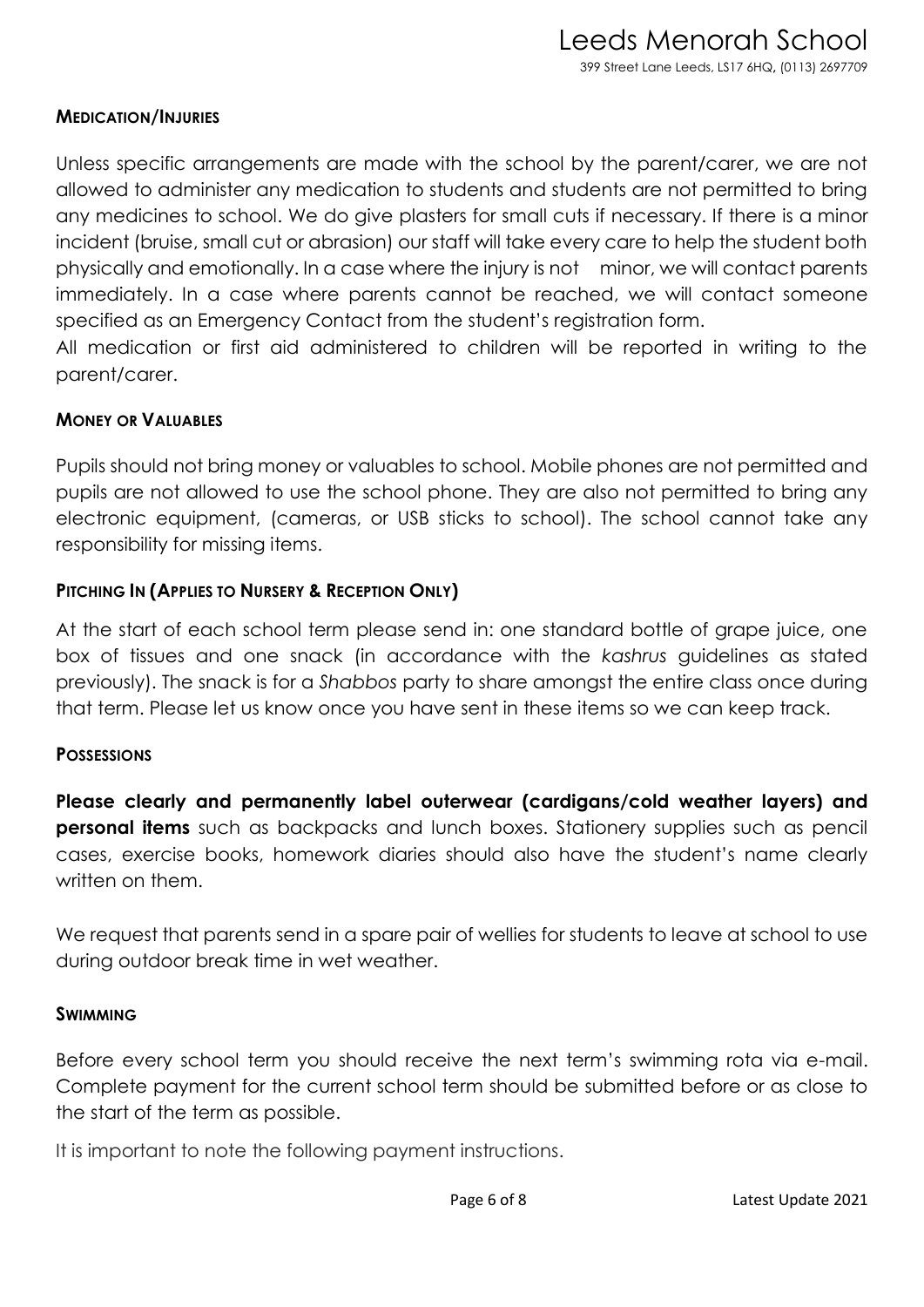399 Street Lane Leeds, LS17 6HQ**,** (0113) 2697709

Payment may be submitted in cash to the Menorah School office OR by BACS.

- **If paying by cash:** Please write 'Swimming payment' on the outside of the envelope, as well as the total amount enclosed and the names of the child(ren) the payment cover(s). Please leave the envelope on the office desk or hand it directly to the office administrator.
- If paying by BACS: Please use the details below to set up payments. After setting up your payment, please send an email to *office@leedsmenorahschool.org*. specifying the total amount paid as well as which child(ren) the payment covers. Communicating the details of your payment to the school office as it is specified above is an essential part of processing your payment.

**Bank:** Yorkshire Bank Plc **Sort Code:** 05-01-26 **Beneficiary:** The Menorah School **Account number:** 10751782

#### **UNIFORMS**

# **PLEASE CLEARLY LABEL ALL UNIFORM WITH A LABEL OR A BIRO ON THE WASHING LABEL AND CHECK REGULARLY THAT THE NAMES ARE STILL LEGIBLE**

| <b>Boys</b>      |                     |
|------------------|---------------------|
| Trousers:        | grey or navy        |
| Jumper:          | grey or navy        |
| Shirts/T-shirts: | white, blue or grey |

#### Girls

| Pinafore/skirts:   | grey or navy        |
|--------------------|---------------------|
| Jumpers/cardigans: | grey or navy        |
| Shirts/T-shirts:   | white, blue or grey |